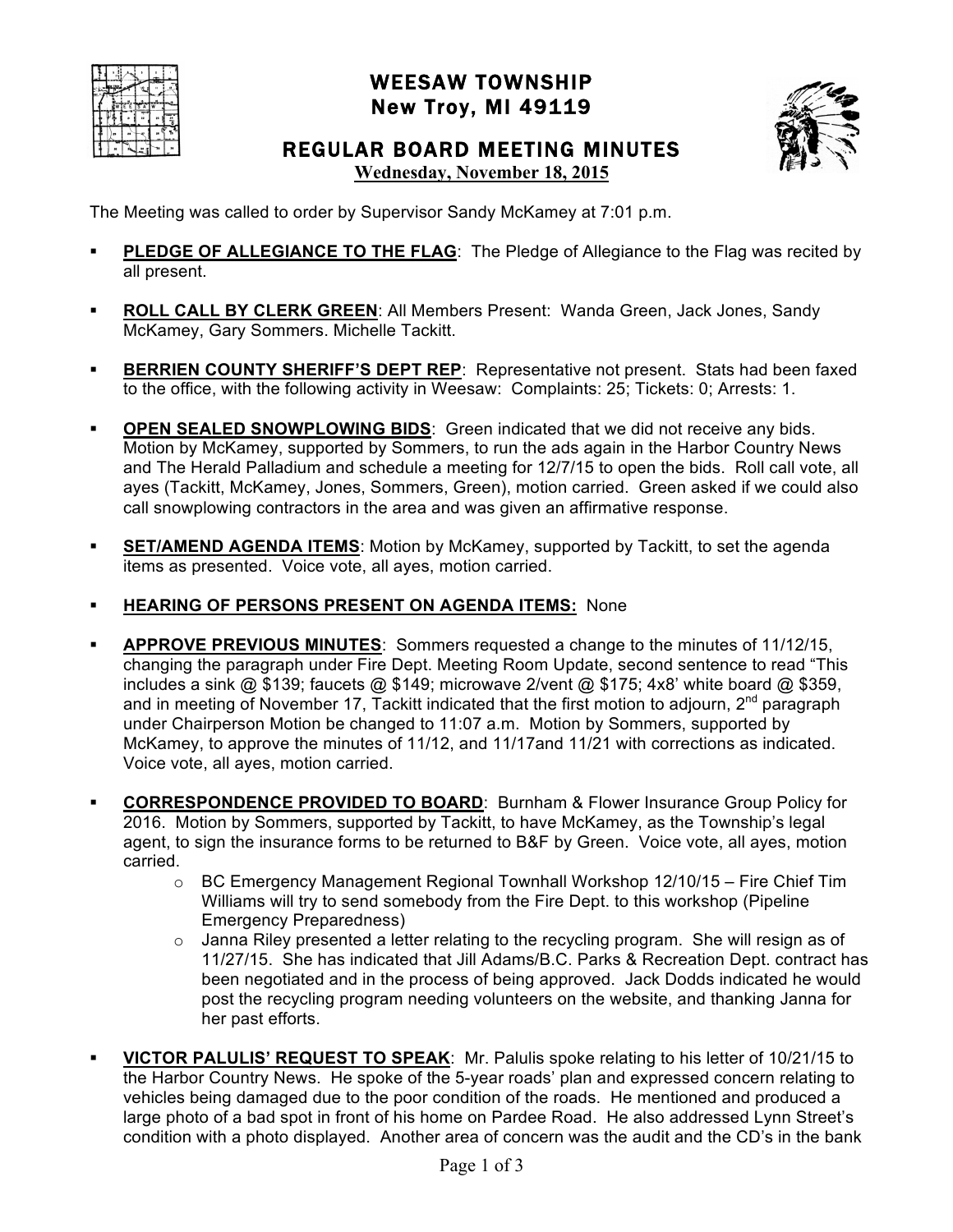with low interest being paid out. He suggested something be done immediately with his road. Board members responded with the actions that BCRC Louis Csokasy had made with providing additional road repairs, and also the road millage funds being used to repair the roads. Several other residents spoke as to the poor condition of the roads and the need for additional monies needing to be used for the roads. Sommers advised that 12 miles of roads have been done this year, and indicated that some of the bad sections of road are being worked on by BCRC at Csokasy's expense. A reminder that the Township Board is trying, but it just takes patience. There will be money coming out of Lansing in the future. Sommers requested that the Palulis' come to the next Road Committee Meeting on Tues., December 1<sup>st</sup>.

 **APPROVE EXPENDITURES**: Jones and Sommers reviewed the payables earlier in the day and finding no changes to be made, motion by Jones, supported by Sommers, to approve the expenditures as follows: General Fund \$11,426.48; Fire Dept. \$6,097.43; Ambulance \$2,211.27; Other: Road Millage Funds: \$56,900.00 Sewer \$807.08, for a Grand Total of \$77,442.26. Roll call vote, all ayes (Jones, Sommers, McKamey, Tackitt, Green), motion carried.

### **DEPARTMENTAL REPORTS:**

- o **Treasurer**: Tackitt provided bank balances. The winter tax season is upcoming. The tax bills will be mailed December 1. She also reported that the shredding company was here to shred all the old documents which have exceeded their retention periods.
- $\circ$  Tackitt also requested that the Board approve the extension of payment of winter property tax deadline to February 28, 2016, without penalty. Motion by McKamey, supported by Green, to approve extending the tax deadline to February 28, 2016, without penalty per Tackitt's request. Voice vote, all ayes, motion carried.
- o **Fire Dept.**: Fire Chief Williams reported 7 calls: 1 car fire, 2 car accidents, 2 control burns, 1 mutual aid to Buchanan, and 1 grass fire.
- $\circ$  The meeting room renovation is moving along. Sommers reported an additional \$825 \$725 is needed to complete the project, including the bathroom. Motion by Sommers, supported by McKamey, to approve \$825 \$725, which is not a part of the \$16,500 previously board-approved for the project. Roll call vote, all ayes (McKamey, Jones, Tackitt, Green, Sommers), motion carried. The electric bid that was received was too high, so the Safety Committee will talk with another electrical contractor to see if we can get a lower bid. Thus, it will be left as is, until another contractor is contacted. Sommers stated that if we cannot get a lower bid this budget year, it will have to wait until next year's budget for electrical completion.
- $\circ$  As to the Association dinner in December, McKamey had 4 letters from other Fire entities, which she presented to Sommers, regarding their handling of this issue. Motion by McKamey, supported by Sommers, to reimburse the Fire Dept. \$200 for meat and beverages out of the Fire Dept. millage money. Roll call vote, 2 ayes (McKamey, Sommers), 3 nays (Tackitt, Jones, Green), motion failed. There had been conversation and concerns as to the legality of this action prior to the vote. Fire Chief Tim Williams had already set up a potluck dinner for the Association meeting.
- o **Enforcement Officer**: Robert Krauss was not present. Report provided.
- o **Building, Zoning, & Enforcement Reports** Written report provided by Bob Kaufman.
- o **Planning Commission Minutes**: Minutes provided.
- o **Parks' & Rec. Committee**: Nothing
- o **Road Committee**: Meeting cancelled. Sommers spoke as to road issues. He mentioned that sections of roads are being worked on, spot patching on a number of roads by B.C.R.C. Several people praised Csokasy and the work performed on Elm Valley Rd. and other areas.
- o **Website Committee**: Mike Metz said a meeting is planned for next Tuesday.
- o **Drains Committee**: Sommers reported that Vern Moore didn't return his call.

#### **NEW BUSINESS:**